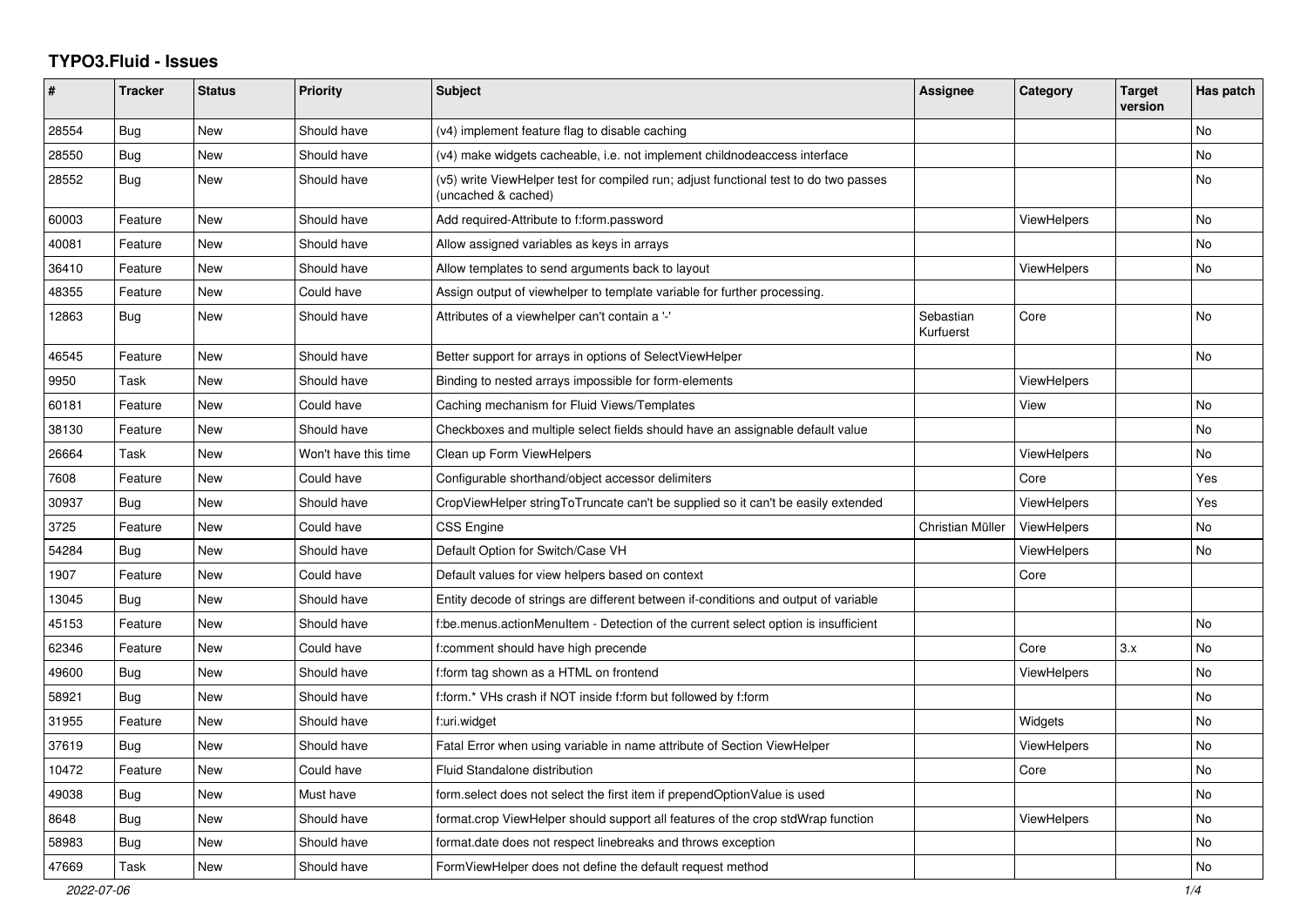| $\vert$ # | <b>Tracker</b> | <b>Status</b> | <b>Priority</b>      | <b>Subject</b>                                                                                         | <b>Assignee</b>       | Category    | <b>Target</b><br>version | Has patch |
|-----------|----------------|---------------|----------------------|--------------------------------------------------------------------------------------------------------|-----------------------|-------------|--------------------------|-----------|
| 45394     | Task           | New           | Should have          | Forwardport Unit test for standalone view                                                              |                       | View        |                          | <b>No</b> |
| 32035     | Task           | New           | Should have          | Improve fluid error messages                                                                           |                       | Core        |                          | Yes       |
| 4704      | Feature        | New           | Should have          | Improve parsing exception messages                                                                     |                       | Core        |                          |           |
| 28553     | Bug            | New           | Should have          | improve XHProf test setup                                                                              |                       |             |                          | No        |
| 56237     | Task           | New           | Should have          | in-line (Condition) View Helpers should not evaluate on parsing                                        |                       |             |                          | No        |
| 57885     | Bug            | New           | Must have            | Inputs are cleared from a second form if the first form produced a vallidation error                   |                       |             |                          | No        |
| 37095     | Feature        | New           | Should have          | It should be possible to set a different template on a Fluid TemplateView inside an<br>action          | Christopher<br>Hlubek |             |                          | No        |
| 51100     | Feature        | New           | Must have            | Links with absolute URI should have the option of URI Scheme                                           |                       | ViewHelpers |                          | No        |
| 27607     | <b>Bug</b>     | New           | Must have            | Make Fluid comparisons work when first element is STRING, second is NULL.                              |                       | Core        |                          | No        |
| 26658     | Task           | <b>New</b>    | Won't have this time | Make Form ViewHelpers consistent                                                                       |                       | ViewHelpers |                          | No        |
| 30555     | Feature        | New           | Could have           | Make TagBuilder more extensible                                                                        |                       | Core        |                          | No        |
| 28549     | Bug            | New           | Should have          | make widgets cacheable, i.e. not implement childnodeaccess interface                                   |                       |             |                          | No        |
| 42397     | Feature        | New           | Should have          | Missing viewhelper for general links                                                                   |                       |             |                          | No        |
| 40064     | <b>Bug</b>     | New           | Must have            | Multiselect is not getting persisted                                                                   |                       | ViewHelpers |                          | No        |
| 36559     | Feature        | New           | Could have           | New widget progress bar                                                                                |                       |             |                          | Yes       |
| 60271     | Feature        | New           | Should have          | Paginate viewhelper, should also support arrays                                                        |                       |             |                          | No        |
| 36655     | Bug            | New           | Should have          | <b>Pagination Links</b>                                                                                |                       | Widgets     |                          | No        |
| 45384     | Bug            | New           | Must have            | Persisted entity object in widget-configuration cannot be deserialized (after reload)                  |                       | Widgets     | 2.0.1                    | No        |
| 39936     | Feature        | New           | Should have          | registerTagAttribute should handle default values                                                      |                       | ViewHelpers |                          | No        |
| 42743     | Task           | New           | Should have          | Remove inline style for hidden form fields                                                             |                       |             |                          | No        |
| 43071     | Task           | New           | Should have          | Remove TOKENS for adding fallback teplates in B                                                        |                       |             |                          | No        |
| 43072     | Task           | New           | Should have          | Remove TOKENS for adding templates fallback in Backporter                                              |                       | View        |                          | No        |
| 54195     | Task           | <b>New</b>    | Should have          | Rename and move FormViewHelper's errorClass value, currently 'f3-form-error'                           | Adrian Föder          | ViewHelpers |                          | No        |
| 38369     | Bug            | New           | Must have            | Resource ViewHelpers should not fall back to request package                                           |                       | View        |                          | No        |
| 33215     | Feature        | New           | Should have          | RFC: Dynamic values in ObjectAccess paths                                                              |                       |             |                          | No        |
| 39990     | Bug            | New           | Should have          | Same form twice in one template: hidden fields for empty values are only rendered<br>once              |                       | Core        |                          | No        |
| 9514      | Feature        | New           | Should have          | Support explicit Array Arguments for ViewHelpers                                                       |                       |             |                          |           |
| 60856     | Bug            | New           | Must have            | Target attribute not supported by the form viewhelper                                                  |                       | ViewHelpers |                          | Yes       |
| 52591     | <b>Bug</b>     | New           | Should have          | The Pagination Widget broken for joined objects                                                        |                       |             |                          | No        |
| 10911     | Task           | New           | Should have          | Tx_Fluid_ViewHelpers_Form_AbstractFormViewHelper->renderHiddenIdentityField<br>should be more reliable |                       | ViewHelpers |                          | No        |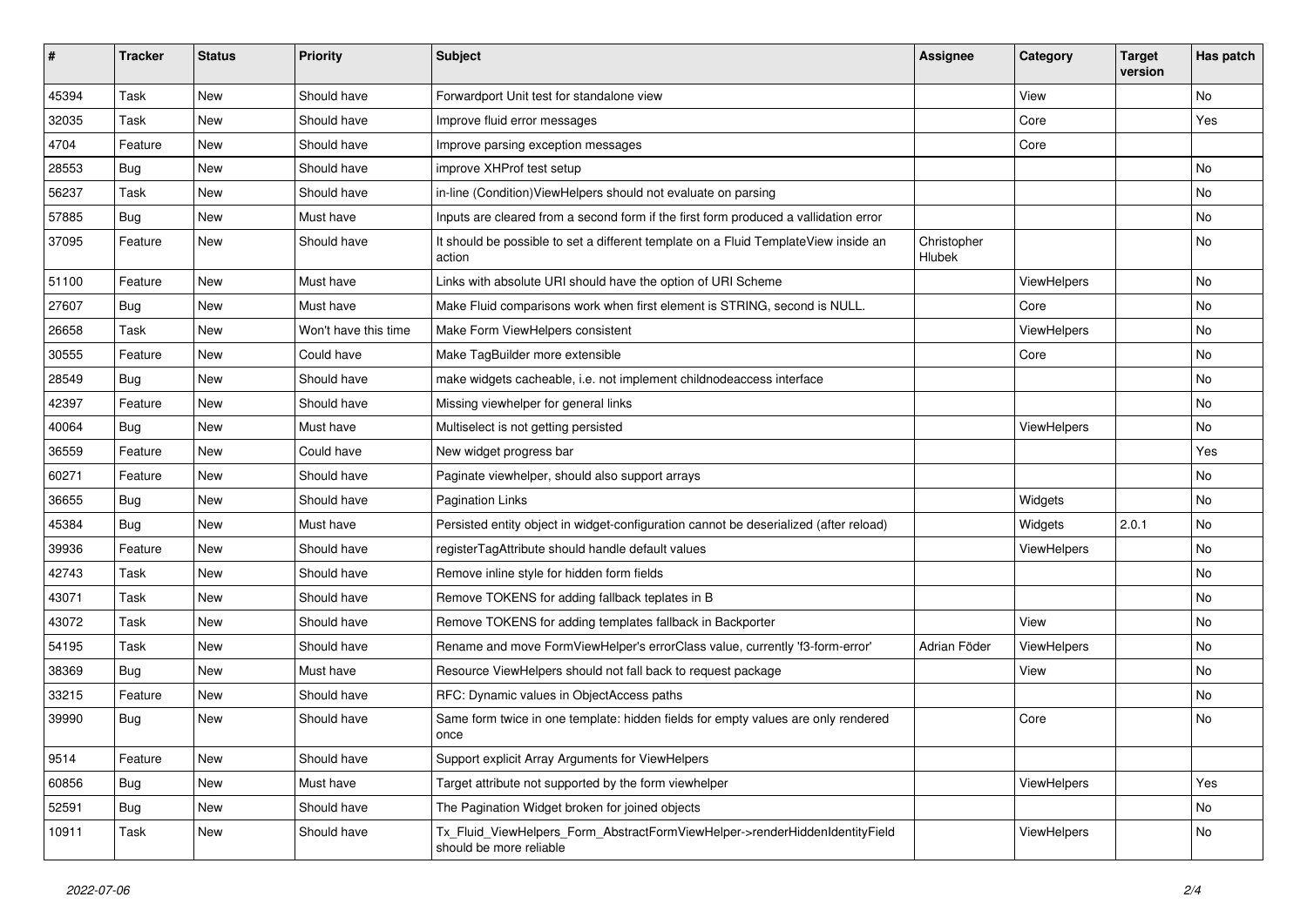| #     | <b>Tracker</b> | <b>Status</b>            | <b>Priority</b> | Subject                                                                             | <b>Assignee</b>             | Category    | <b>Target</b><br>version | Has patch |
|-------|----------------|--------------------------|-----------------|-------------------------------------------------------------------------------------|-----------------------------|-------------|--------------------------|-----------|
| 34309 | Task           | New                      | Could have      | Unknown ViewHelpers cause exception - should be handled more graceful               |                             | ViewHelpers |                          | No        |
| 3481  | Bug            | New                      | Should have     | Use ViewHelperVariableContainer in PostParseFacet                                   |                             | Core        |                          | No        |
| 33551 | Bug            | New                      | Must have       | View helper values break out of a partial scope                                     | Sebastian<br>Kurfuerst      | Core        |                          | No        |
| 51277 | Feature        | New                      | Should have     | ViewHelper context should be aware of actual file occurrence                        |                             |             |                          | <b>No</b> |
| 52419 | Bug            | New                      | Should have     | Wrong PHPDocs notation for default value inline f:translate viewhelper              |                             |             | 2.0                      | <b>No</b> |
| 28551 | Bug            | Accepted                 | Should have     | (v4) backport VHTest                                                                | Sebastian<br>Kurfuerst      |             |                          | No        |
| 9005  | Feature        | Accepted                 | Could have      | Fluid Template Analyzer (FTA)                                                       | Sebastian<br>Kurfuerst      |             |                          |           |
| 5933  | Feature        | Accepted                 | Should have     | Optional section rendering                                                          | Sebastian<br>Kurfuerst      | ViewHelpers |                          | No        |
| 3291  | Feature        | Needs<br>Feedback        | Should have     | Cacheable viewhelpers                                                               |                             |             |                          | No        |
| 36662 | <b>Bug</b>     | <b>Needs</b><br>Feedback | Should have     | Checked state isn't always correct when property is collection                      | Kevin Ulrich<br>Moschallski | ViewHelpers | 1.1.1                    | <b>No</b> |
| 45345 | Feature        | Needs<br>Feedback        | Should have     | Easy to use comments for fluid that won't show in output                            |                             |             |                          |           |
| 46289 | Bug            | Needs<br>Feedback        | Should have     | Enable Escaping Interceptor in XML request format                                   |                             | View        | 2.0.1                    | No        |
| 58862 | Bug            | Needs<br>Feedback        | Should have     | FormViewHelper doesn't accept NULL as value for \$arguments                         | Bastian<br>Waidelich        | ViewHelpers |                          | Yes       |
| 8491  | Task           | Needs<br>Feedback        | Should have     | link.action and uri.action differ in absolute argument                              | Karsten<br>Dambekalns       | ViewHelpers |                          | No        |
| 33394 | Feature        | Needs<br>Feedback        | Should have     | Logical expression parser for BooleanNode                                           | <b>Tobias Liebig</b>        | Core        |                          | <b>No</b> |
| 33628 | Bug            | Needs<br>Feedback        | Must have       | Multicheckboxes (multiselect) for Collections don't work                            | Christian Müller            | ViewHelpers |                          | No        |
| 8989  | Feature        | Needs<br>Feedback        | Could have      | Search path for fluid template files                                                |                             | View        |                          | No        |
| 46091 | Task           | Needs<br>Feedback        | Should have     | Show source file name and position on exceptions during parsing                     |                             |             |                          | No        |
| 51239 | <b>Bug</b>     | <b>Under Review</b>      | Must have       | AbstractViewHelper use incorrect method signature for "\$this->systemLogger->log()" | Adrian Föder                | Core        |                          | Yes       |
| 46257 | Feature        | <b>Under Review</b>      | Should have     | Add escape sequence support for Fluid                                               |                             | Core        |                          | No        |
| 43346 | Feature        | <b>Under Review</b>      | Should have     | Allow property mapping configuration via template                                   | Karsten<br>Dambekalns       | ViewHelpers | 2.1                      | No        |
| 52640 | Feature        | <b>Under Review</b>      | Should have     | Create an UnlessViewHelper as opposite to the IfViewHelper                          | Marc Neuhaus                |             |                          | No        |
| 52536 | <b>Bug</b>     | <b>Under Review</b>      | Should have     | Errorclass not set if no property-attribute set                                     |                             |             |                          |           |